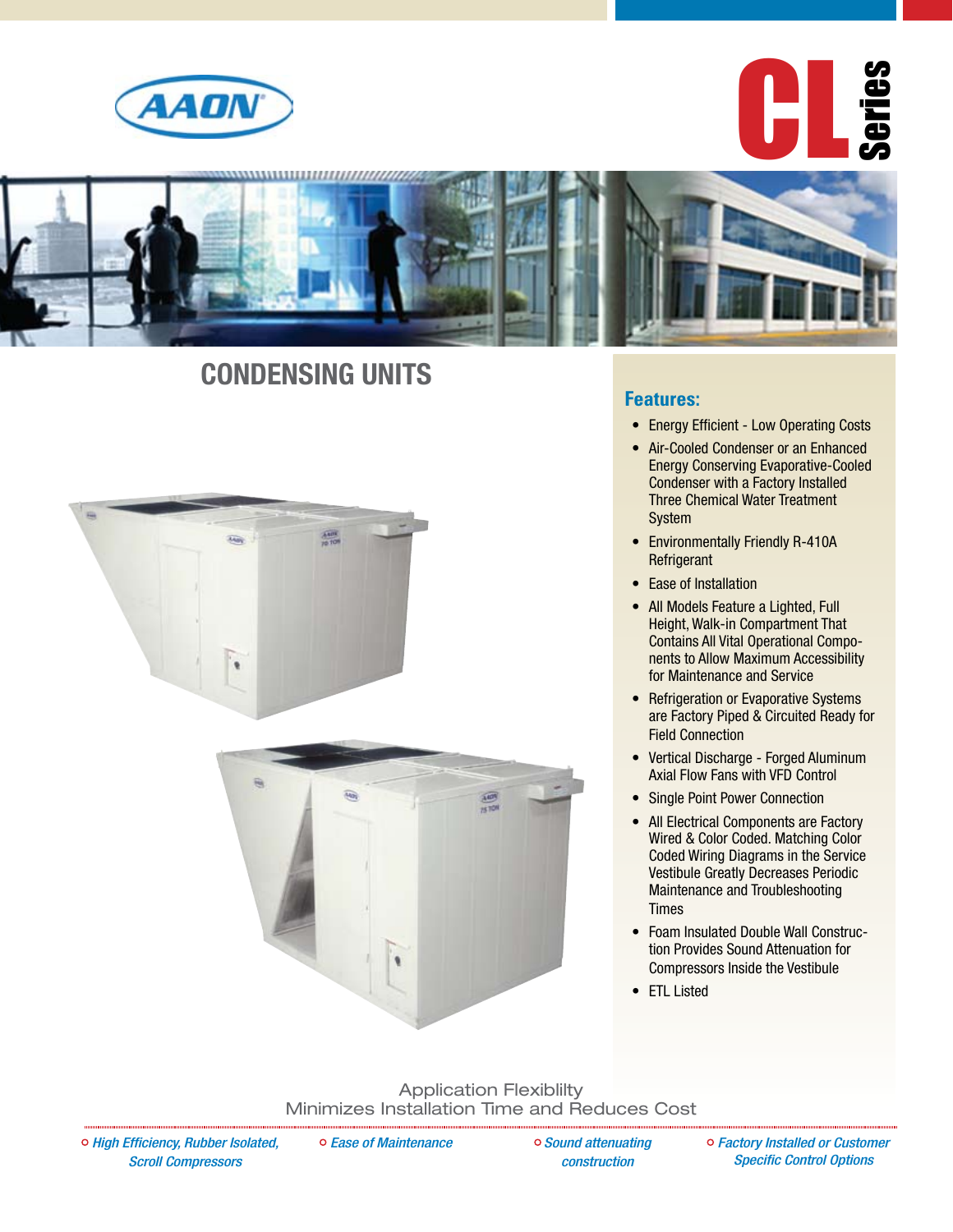

*The CL Series condensing unit may be installed on a roof, a platform, or at ground level to meet building code requirements. A base or foundation is not required if the selected unit location is level and strong enough to support the unit's operating weight. Cabinet walls, roof and floor surrounding the compressors are high performance foam-injected composite panel construction, to ensure low sound levels in adjacent areas.*

*AAON can supply many of the components needed for comfort conditioning systems in a vast number of building types. Many times remote condensing units are required due to building or system constraints. Condensing units may also be needed as replacements for older equipment that has failed or is being replaced to lower energy consumption.*





# **Split System Condensing Units**

### **Superior Features:**

- All CL Series condensing units are provided completely factory assembled and piped for quick job site startup.
- Weatherproof cabinet is constructed entirely of galvanized steel and coated with polyurethane paint with corrosion resistance capabilities exceeding a 2500-hour salt spray test per ASTM-B117-95.
- Aluminum tread plate floor covering in appropriate equipment access areas for improved durability and safety.
- Sturdy walk-in access door has full height stainless steel hinges, dual action cast aluminum lockable handles and rain gutters.
- Walk-In weatherproof compressor compartment also contains the isolated electrical control compartment and can be independently heated or cooled for service personnel comfort during all weather conditions.
- Compressors are deck mounted with additional rubber isolation for vibration and acoustic dampening.
- Refrigerant Circuits contain many time saving, factory installed, options.
	- Automatic low pressure and manual reset high pressure safety cut-outs
	- Schrader valves on high and low side
	- Replaceable core filter dryers with dual isolation valves
	- Tandem scroll compressors with internal overload protection

### **Premier Options**

- Compressor isolation valves provide improved service efficiency.
- Double pane viewing windows can be installed in the service vestibule access door when viewing of operating equipment or interior cabinet is needed.
- Evaporative-cooled condenser has increased energy efficiency and lower operating costs. In addition, factory installed, microprocessor controlled three-chemical water treatment system, with chemical dispensers for evaporative-cooled designs, saves installation time and engineering in the field.
- R-410A environmentally friendly refrigerant helps protect the environment.

| <b>CL</b><br><b>Model</b>    |            | Width Height | Length | Air-Cooled Evaporative-Cooled<br>Length |
|------------------------------|------------|--------------|--------|-----------------------------------------|
| 045                          | 100        | 102          |        |                                         |
| 060                          |            |              | 152    | 125                                     |
| 070                          |            |              |        |                                         |
| 075                          |            |              | 175    | 150                                     |
| 095                          |            |              |        |                                         |
| 100                          |            |              |        |                                         |
| 110                          |            |              | 215    | 195                                     |
| 125                          |            |              |        |                                         |
| 134                          | 142<br>100 |              | 213    | 179                                     |
| 135                          |            |              | 215    | 195                                     |
| 155                          | 142        |              | 213    | 179                                     |
| 170                          |            |              |        |                                         |
| 190                          |            |              | 196    | 207                                     |
| 210                          |            |              |        |                                         |
| 230                          |            |              |        |                                         |
| All dimensions are in inches |            |              |        |                                         |

#### **Innovative Cabinet Construction**

CL Series condensing units are designed for outdoor applications. All cabinet walls, roof and floor are constructed of high performance composite panels with a closed cell polyurethane foam interior core providing a rigid, impact resistant surface.

- Walls and access doors are 2" thick with an R value of 13.
- The roof is sloped at a minimum of 1/4 inch per foot and is on average 2.5" thick with an R value of 16.
- The floor of the control compartment is 3" thick with an R value of 19 and includes an aluminum tread plate covering the appropriate equipment access areas.

This innovative cabinet construction has proved to be useful for sound attenuation.

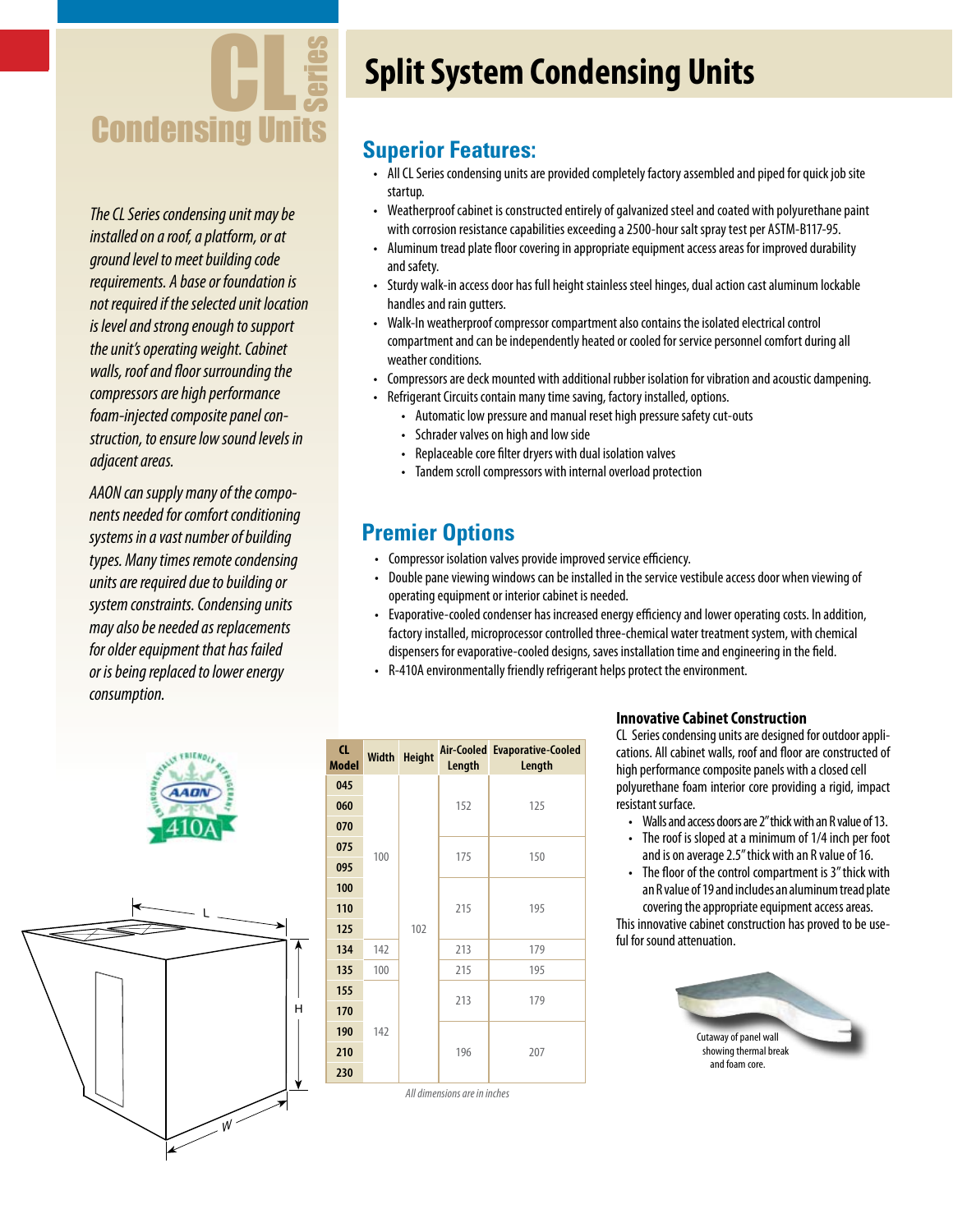## **Efficiency and Application Flexibility**



#### **Air-Cooled Condensers**

Coils are constructed of copper tubing mechanically bonded to aluminum fins. Optional copper-to-copper coil construction, with copper tubing and copper fins, is available where extra corrosion protection is required for the condensing coil(s).

Coil mounts are sloped to protect fins from damage. In addition, coils facing outward are protected by perforated sheet metal screens. Coils are designed for a minimum 10°F refrigerant sub-cooling.



### **Facts About Direct Expansion (DX) Air Conditioning**

*Energy Efficient* ...... Direct expansion systems can be 35% lower in operating costs than chilled water systems. There is no chilled water pumping system and the chiller is eliminated when the refrigerant is piped directly to the cooling coils. The work done by the compressor is less since the suction temperature is about 10°F higher on a DX system than on a chiller. This results in greater cooling tons with less kW consumption.

**Lower In First Cost** ......There is no danger of freezing or the requirement for safety controls to protect the chilled water loop or pumps since they are not present. Pipe insulation costs are cut substantially.

*Lower In Maintenance Cost* ……Maintenance is at a minimum with packaged, factory assembled system components. The AAON condensing units with a walk-in compartment make equipment inspection easy at any time of the year.

*Require Less Space* ……With AAON CLSeries condensing units, the equipment room is within the unit itself, outside of the building space. There is no wasted building floor space for a chiller and its associated pumps, controls and water filters in a mechanical equipment room.

**Wide Tonnage Range** ...... AAON condensing units are available from 2 to 230 tons of cooling capacity with multiple steps of capacity inherent in the design. When full capacity is not required during the intermediate seasons or lighter load, compressor circuits are shutdown.

*Flexibility* ...... The AAON CL Series condensing unit can be used in a wide variety of applications with other AAON supplied equipment or with previously installed system

> condensing over air-cooled. **Condensing over air-cooled.**<br>Condensing Units<br>Series and **Condensing Units** components. These may be air handlers with DX cooling coils within the building or roof mounted air handlers requiring remote condensing units. The AAON evaporative-cooled condensing units offer the opportunity to enhance the energy performance of the building in both new and replacement applications. The energy savings can be enhanced up to 40% by use of evaporative-cooled



#### **Evaporative-Cooled Condensers**

Fully Gasketed Foam Insulated, Lockable Doors o

> The AAON evaporative-cooled condenser design provides energy savings of 20 to 40% over an air-cooled model. The system utilizes a patented de-superheater above the wetted evaporative condenser section that reduces the water usage and chemical treatment requirement for the condenser water by 20 to 100%, depending on the ambient temperature. Maximum energy efficiency and sound attenuation, as well as, minimal operating temperature is achieved by utilizing VFD controlled condenser fans.

> All wetted surfaces are constructed of 304 stainless steel, copper or other non-corrosive material. Water treatment systems for AAON evaporative-cooled condensers are completely factory assembled and include required chemical dispensers. All processes are controlled through a factory-supplied microprocessor.